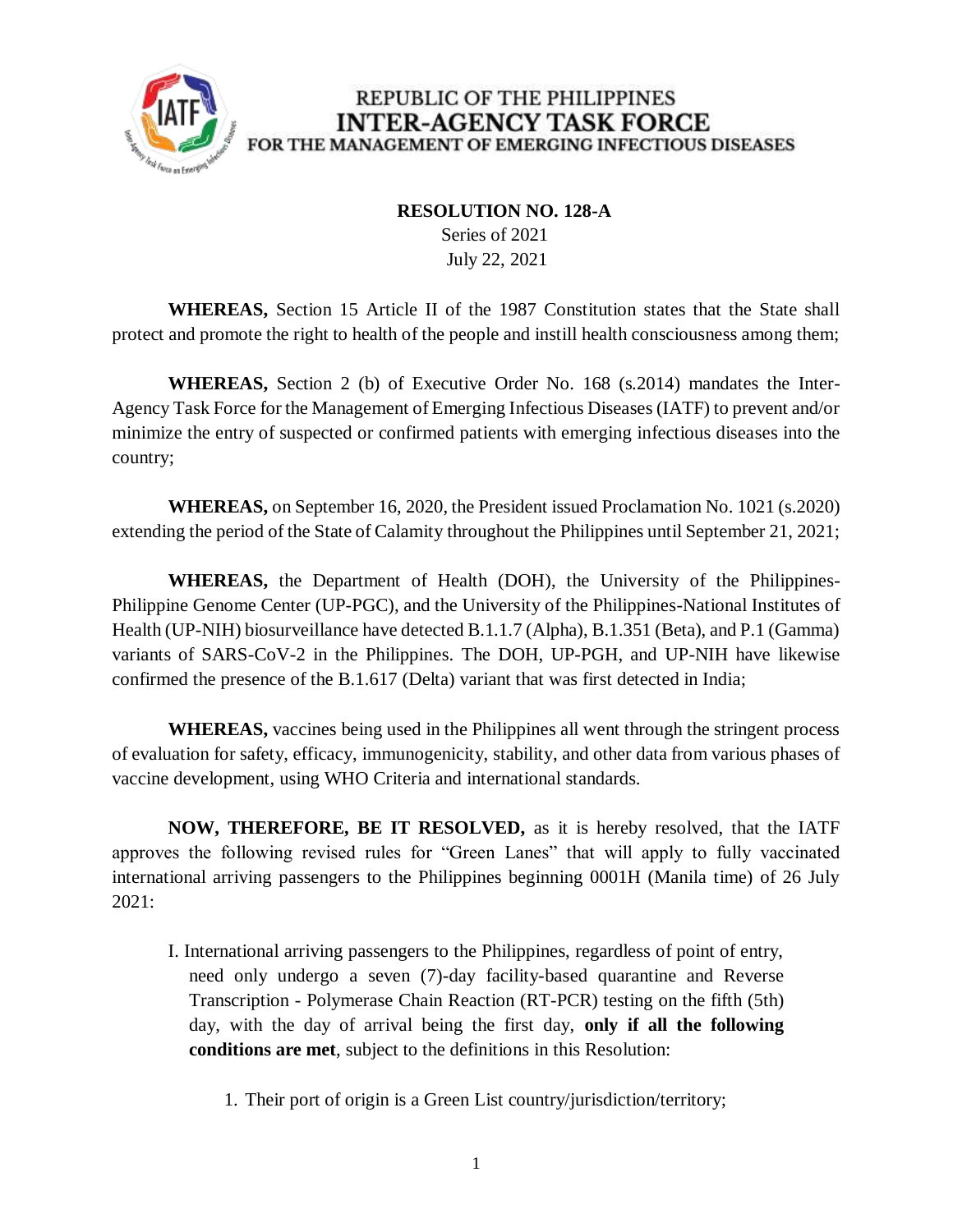

- 2. They stayed exclusively in Green List countries/jurisdictions/territories in the last fourteen (14) days prior to their arrival in the Philippines.
- 3. They are fully vaccinated, whether in the Philippines or abroad;
- 4. Their vaccination status can be independently verified/confirmed by Philippine authorities as valid and authentic upon their arrival in the country.
- II. International arriving passengers to the Philippines, regardless of point of entry, shall not be qualified for the Green Lanes, and shall thus undergo a ten (10)-day facility-based quarantine and a four (4)-day home quarantine, including an RT-PCR test on the seventh (7th) day, if **any** of the following are present:
	- 1. Their port of origin is not a Green List country/jurisdiction/territory;
	- 2. They stayed outside a Green List country/jurisdiction/territory at any time in the last fourteen (14) days before their arrival in the Philippines;
	- 3. They have not been fully vaccinated; or
	- 4. Even if fully vaccinated, their vaccination status cannot be independently verified/confirmed by Philippine authorities as valid or authentic upon their arrival in the country.
- III. "Green List" countries/jurisdictions/territories are those classified by the IATF as "Low Risk" countries/jurisdictions/territories, upon recommendation of the DOH based the following metrics: (i.) for populations greater than 100,000, the incidence rate (cumulative new cases over the past 28 days per 100,000 population) shall be less than 50; and (ii.) For populations less than 100,000, the COVID-19 case counts (cumulative new cases over the past 28 days) shall be less than 50, as prescribed by its Technical Advisory Group.
- IV. All passengers, whether Filipinos or foreigners, merely transiting through a non-Green List country/jurisdiction/territory shall not be deemed as having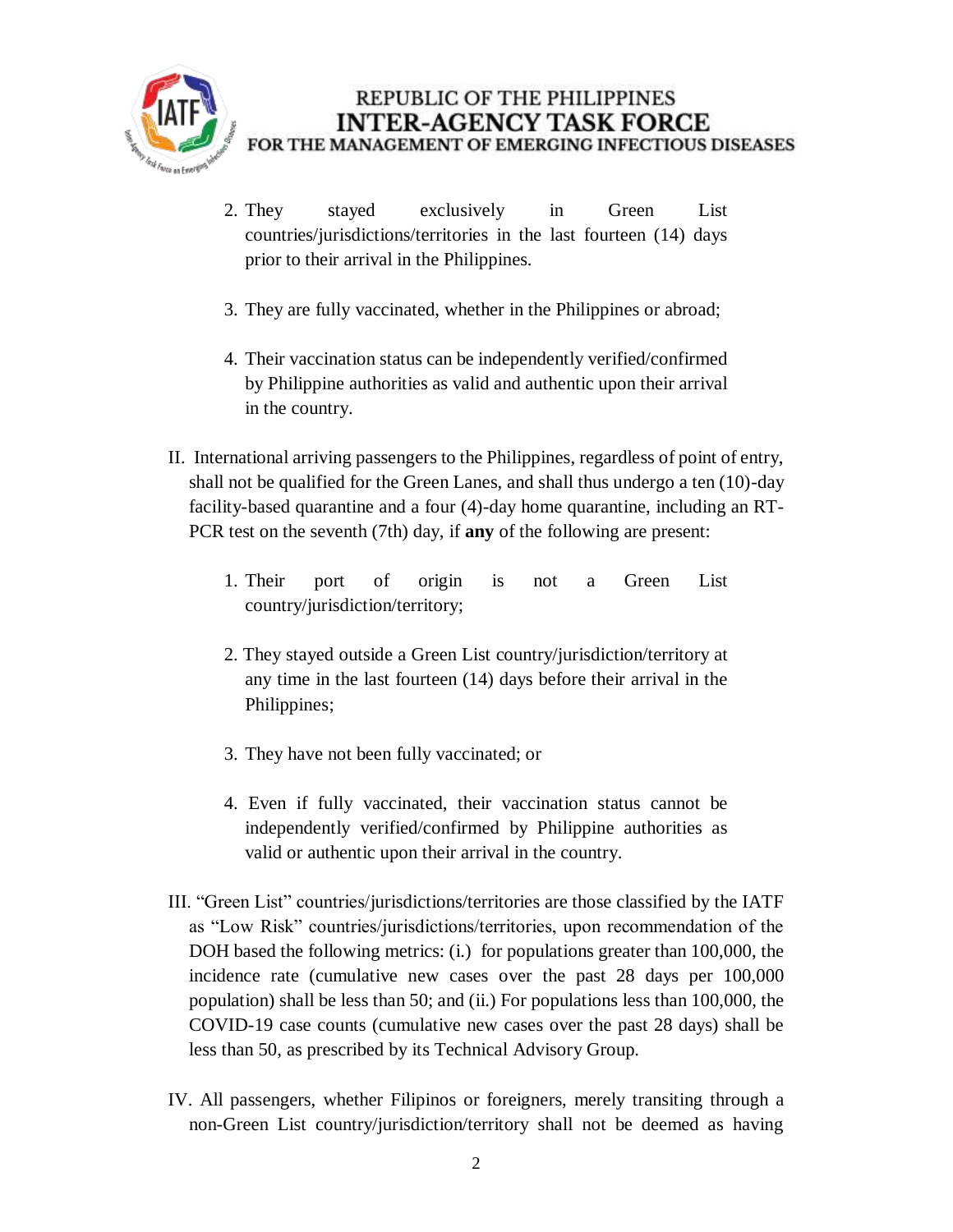

## REPUBLIC OF THE PHILIPPINES **INTER-AGENCY TASK FORCE** FOR THE MANAGEMENT OF EMERGING INFECTIOUS DISEASES

come from or having been to said country/jurisdiction/territory if they stayed in the airport the whole time and were not cleared for entry into such country/jurisdiction/territory by its immigration authorities.

- V. An individual shall be considered as having been fully vaccinated for COVID-19:
	- 1. More than or equal to 2 weeks after having received the second dose in a 2-dose series, or
	- 2. More than or equal to 2 weeks after having received a single-dose vaccine.
	- 3. The vaccines administered to the individual are included in any of the following:
		- i. Emergency Use Authorization (EUA) List or Compassionate Special Permit (CSP) issued by the Philippine Food and Drug Administration; or
		- ii. Emergency Use Listing of the World Health Organization.
- VI. For purposes of verification/confirmation of vaccination status, any of the following shall be acceptable:
	- 1. For Overseas Filipino Workers (OFWs) and their spouse, parent/s, and/or children traveling with them: a Certification from the Philippine Overseas Labor Office in the country of origin;
	- 2. For Filipinos and foreigners fully vaccinated in the Philippines: either their LGU/ hospital-issued vaccination cards (in original and/or hard copy form) or Local Government Unit (LGU)-issued Vaccine Certificate, provided these can be verified/confirmed by border-control authorities, or BOQ-issued International Certificate of Vaccination or Prophylaxis (ICV); or
	- 3. For Filipinos and foreigners fully vaccinated abroad: the vaccination certificate issued by the health authorities of their place of vaccination; provided that such certificate can be independently verified/confirmed by Philippine authorities as valid or authentic.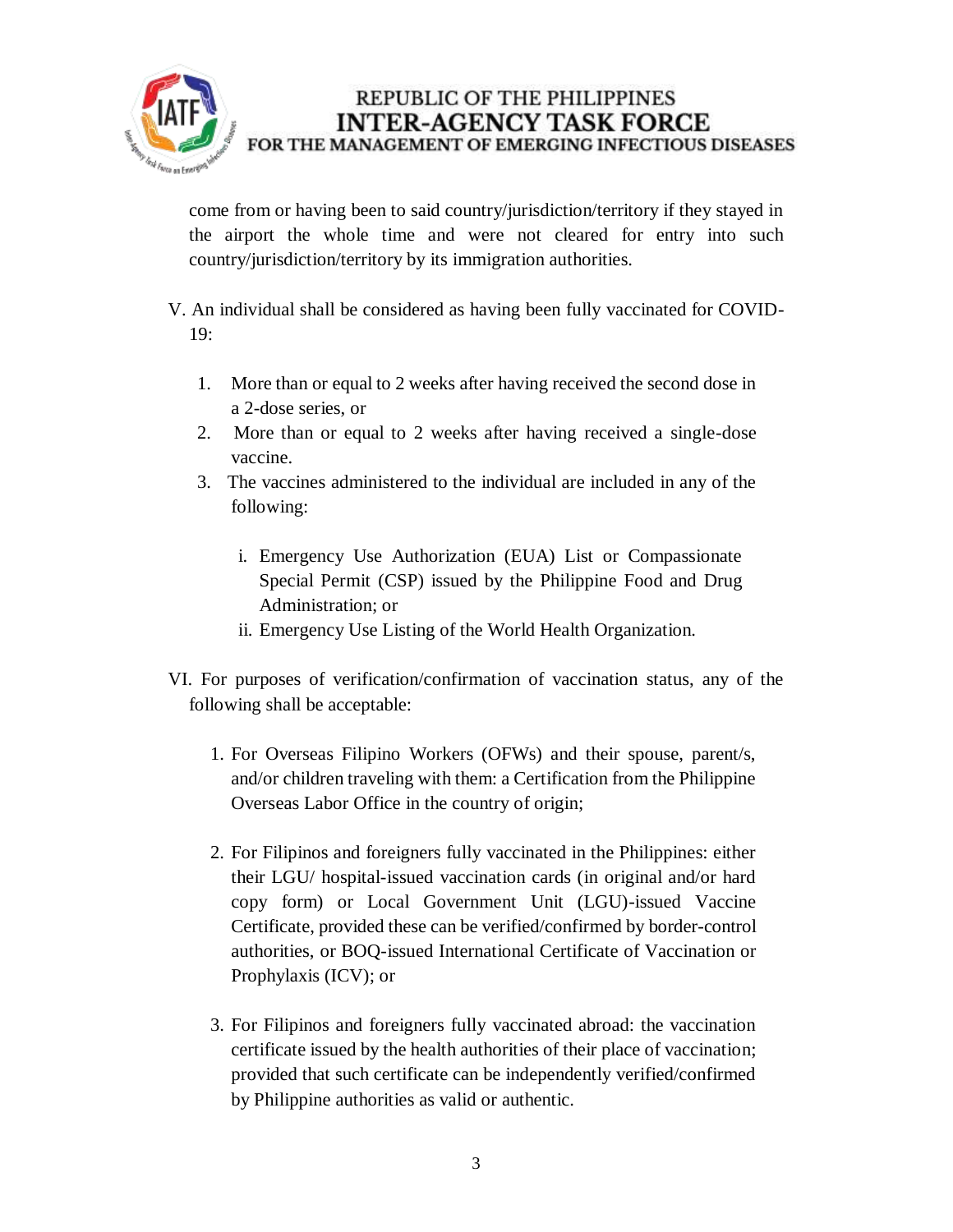

- VI. For those qualified for Green Lanes, the BOQ shall ensure strict symptom monitoring while in the facility quarantine for seven (7) days. Even if the RT-PCR test yields a negative result, the individual shall still complete the sevenday facility-based quarantine; but if found positive, he/she shall follow the prescribed isolation protocols. Upon completion of such quarantine, the BOQ shall issue a Quarantine Certificate indicating therein the individual's vaccination status. The individual is thereafter enjoined to monitor themselves for the next seven (7) days for any symptoms;
- VII. The foregoing testing and quarantine protocols shall be subject to special protocols approved by the IATF or the Office of the President for certain classes of travelers or ports of origin.

**RESOLVED FURTHER** that, effective 26 July 2021, this Resolution shall supersede Resolution No. 123-C (s.2021).

**RESOLVED FINALLY,** that the Chairperson and the Co-Chairperson shall be duly authorized to sign this Resolution for and on behalf of the Inter-Agency Task Force.

**APPROVED** during the 128th Inter-Agency Task Force Meeting, as reflected in the minutes of the meeting, held this July 22, 2021, via video conference**.**

**FRANCISCO T. DUQUE III** Secretary, Department of Health IATF Chairperson

**KARLO ALEXEI B. NOGRALES** Secretary, Office of the Cabinet Secretariat IATF Co-Chairperson